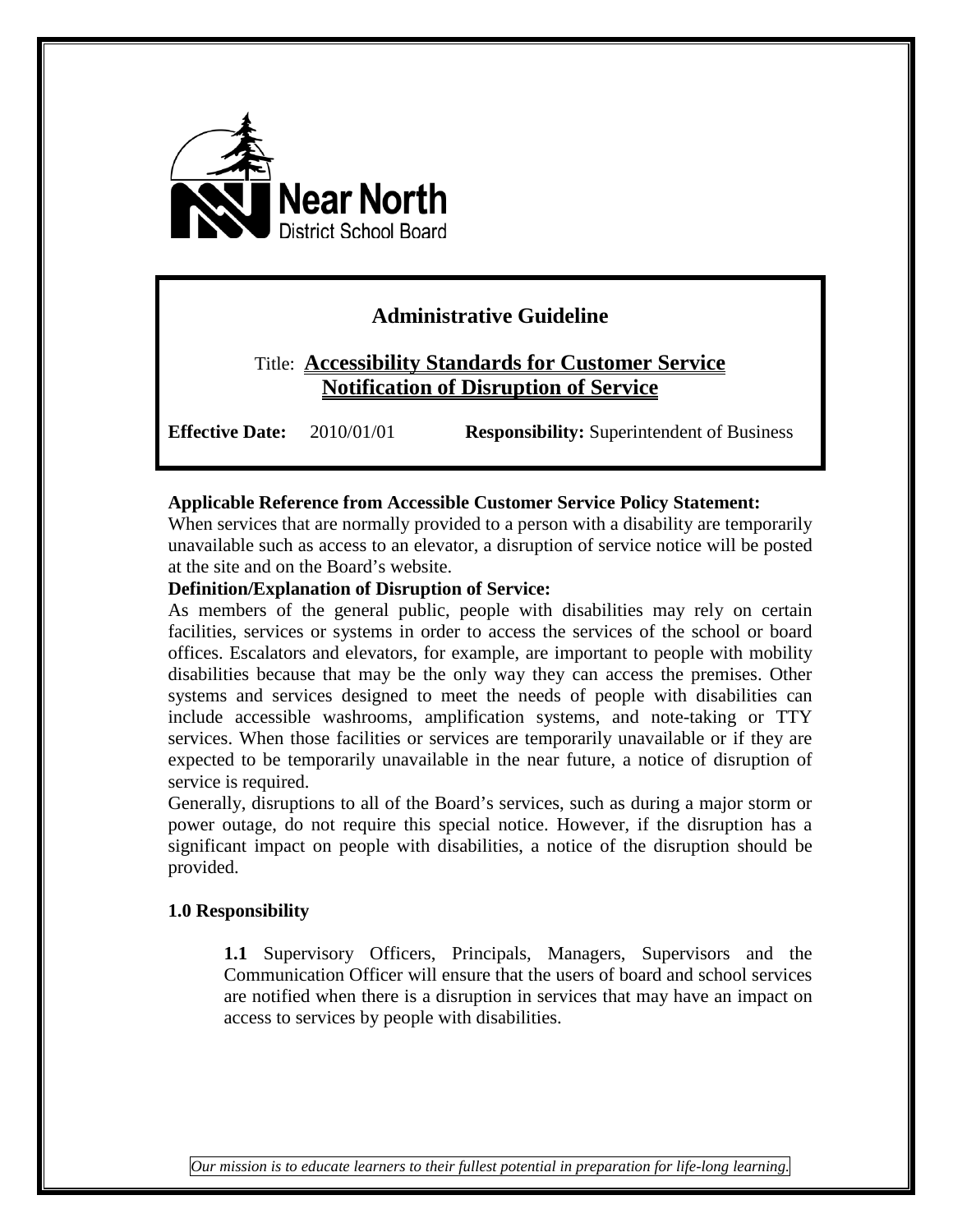#### **2.0 How Must the Notice of Disruption of Services be Provided?**

**2.1** Notice may be given by posting the information at a conspicuous place at or in the school or at or in board facilities. Other options that may be used include: posting on the board and/or school website; through direct communication with users of the services in accordance with school practices. **2.2** Consideration should be given to providing notice in multiple formats.

**2.3** If the disruption is planned, notice should be provided in advance of the disruption. If the notice is unplanned, notice should be provided as soon as possible after the disruption has been identified.

#### **3.0 What Must be Included in Notice of Disruption of Services**

**3.1** The notice of disruption of service must include information about the reason for the disruption, its anticipated duration and a description of alternative facilities or services, if any, that are available.

#### **Sample Notices**

**Sample 1 –** Access to School Building

To: Parents, Guardians and Community Users of our School

Maintenance work will make the main door of the school and the access ramp inaccessible from May 1 to May 8. A temporary ramp has been set up that gives access to the door at the east of the school building. We regret this inconvenience. If you have questions or concerns, please contact \_\_\_\_\_\_\_\_\_\_\_\_\_\_\_\_\_\_\_\_\_\_\_\_\_\_\_at [phone number].

Thank you.

Principal

**Sample 2 –** Accessible Washroom

To: Visitors to the Board Office

Our accessible washroom is out of service due to a broken pipe. Repairs are underway and the washroom is expected to be usable again by tomorrow. In the interim, we have made arrangements for our visitors to use the accessible washroom at 123 Main Street, which is located next door to our premises. We apologize for this inconvenience.

Thank you.

Manager of Plant

*Our mission is to educate learners to their fullest potential in preparation for life-long learning.*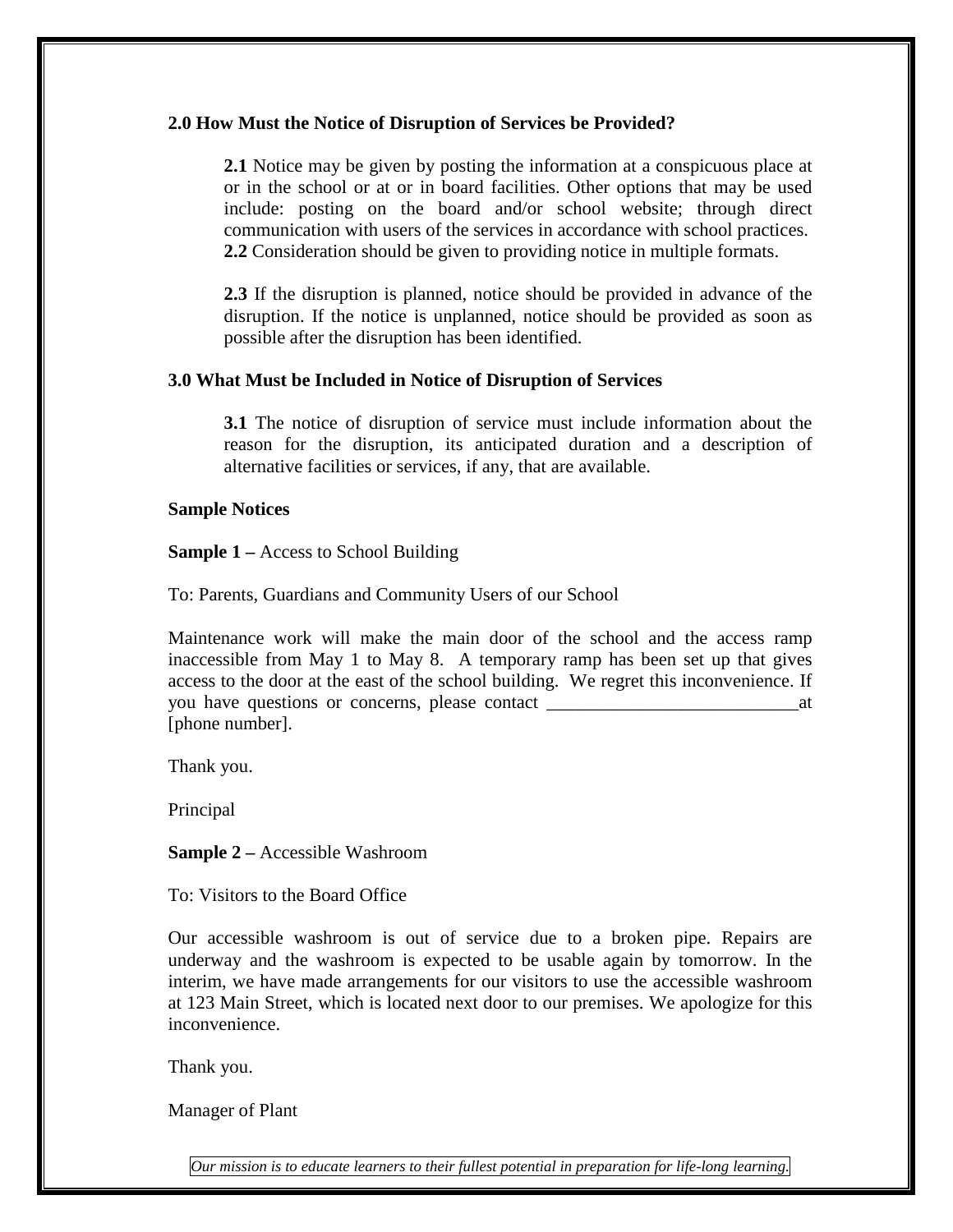*Our mission is to educate learners to their fullest potential in preparation for life-long learning.*